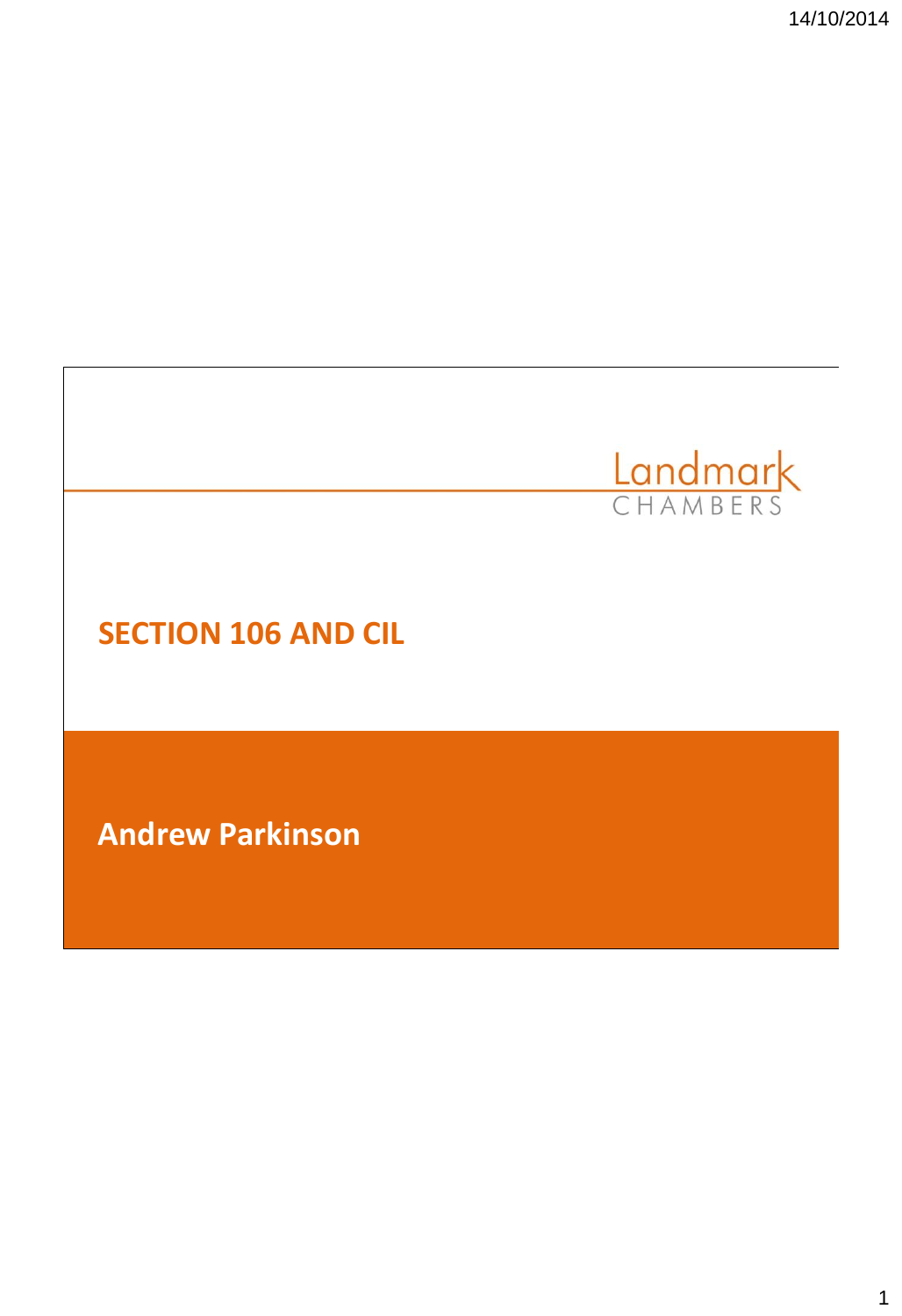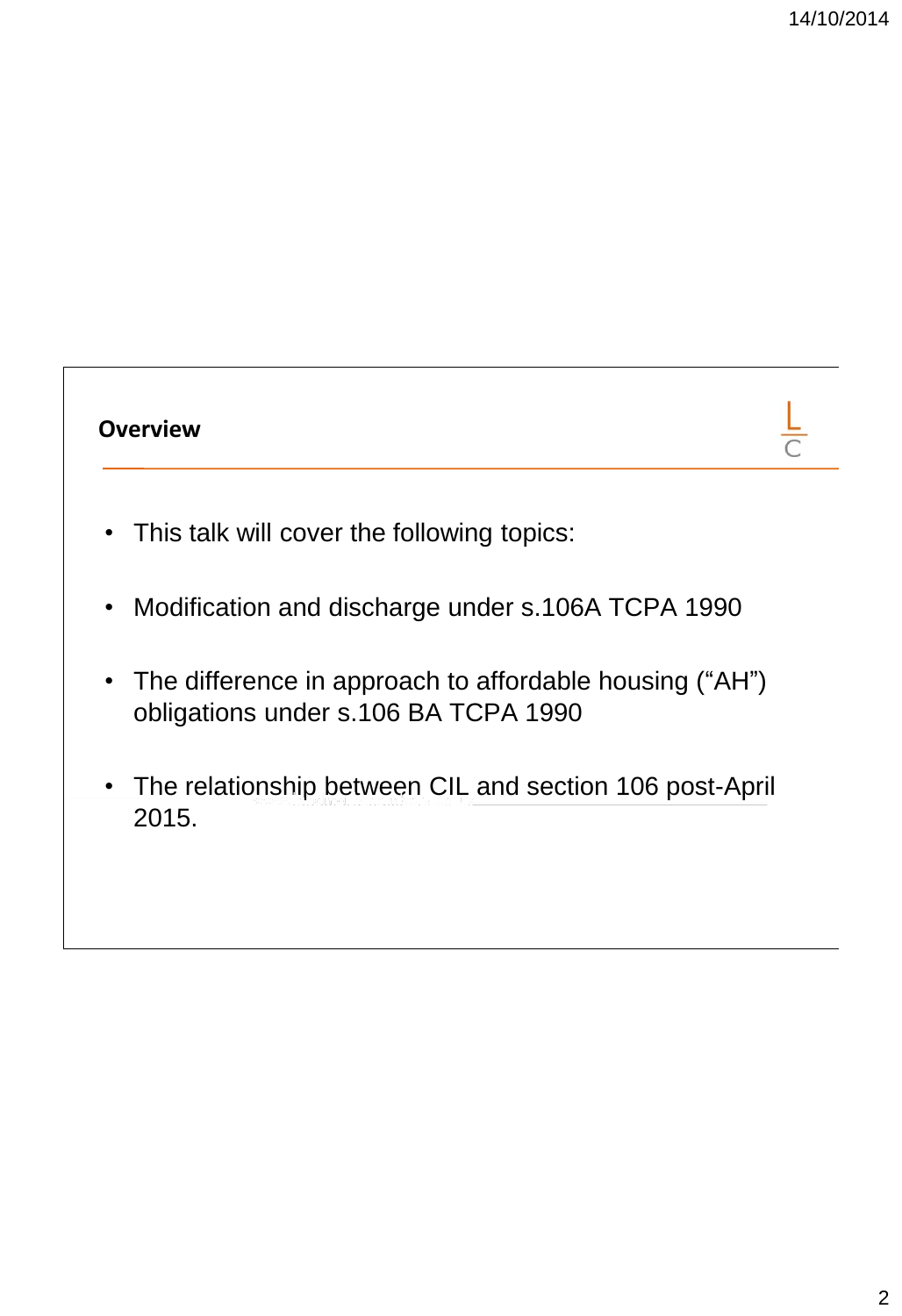## **Amendments to Planning Obligations – SECTION 106A** •(1) A planning obligation may not be modified or discharged except— •(a) by agreement between [the appropriate authority (see subsection (11))] 2 and the person or persons against whom the obligation is enforceable; or •(b) in accordance with •(i)this section and section 106B •(ii) sections 106BA and 106BC. •(3) A person against whom a planning obligation is enforceable may, at any time after the expiry of the relevant period, apply to the appropriate authority for the obligation— •(a) to have effect subject to such modifications as may be specified in the application; or •(b) to be discharged.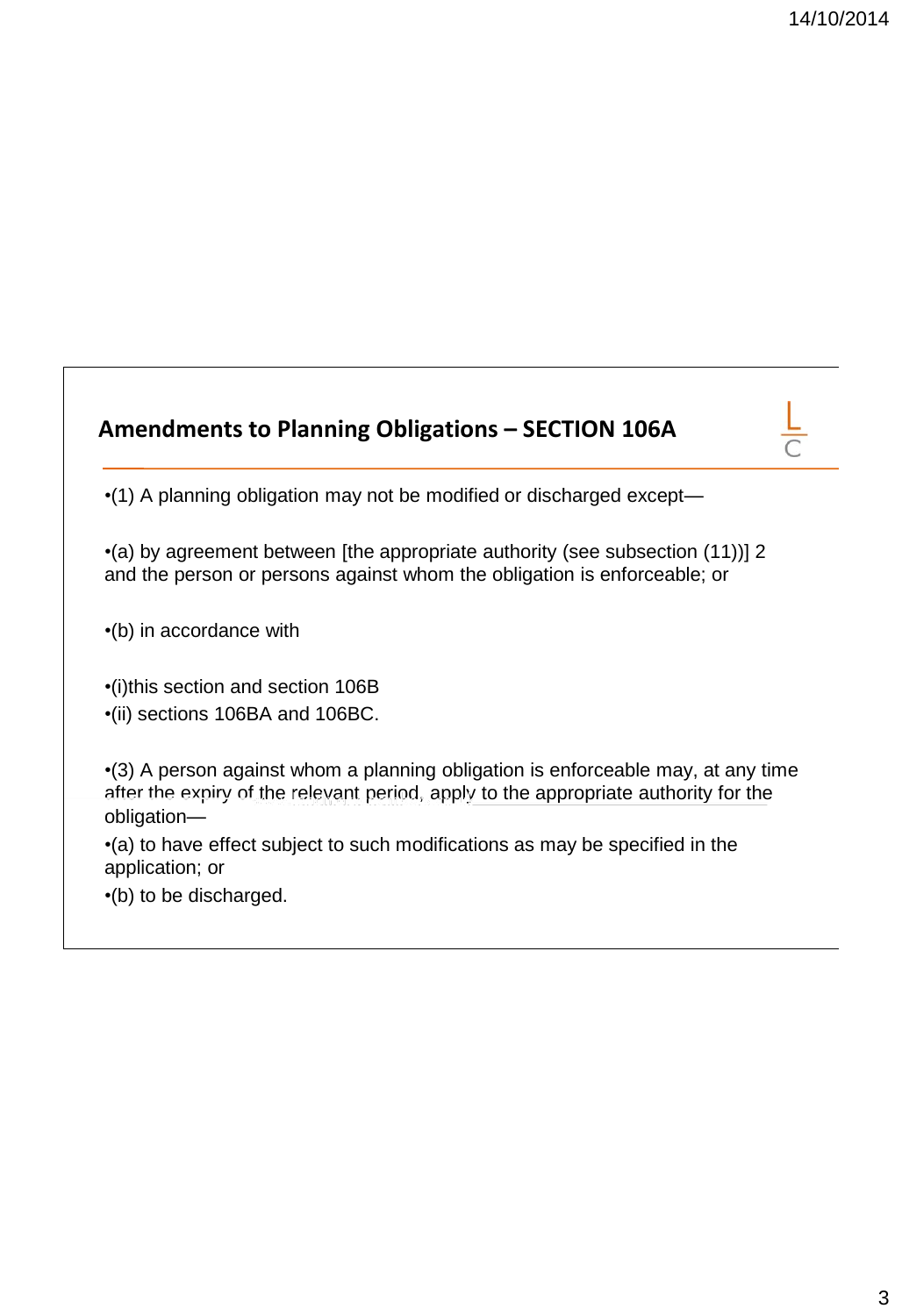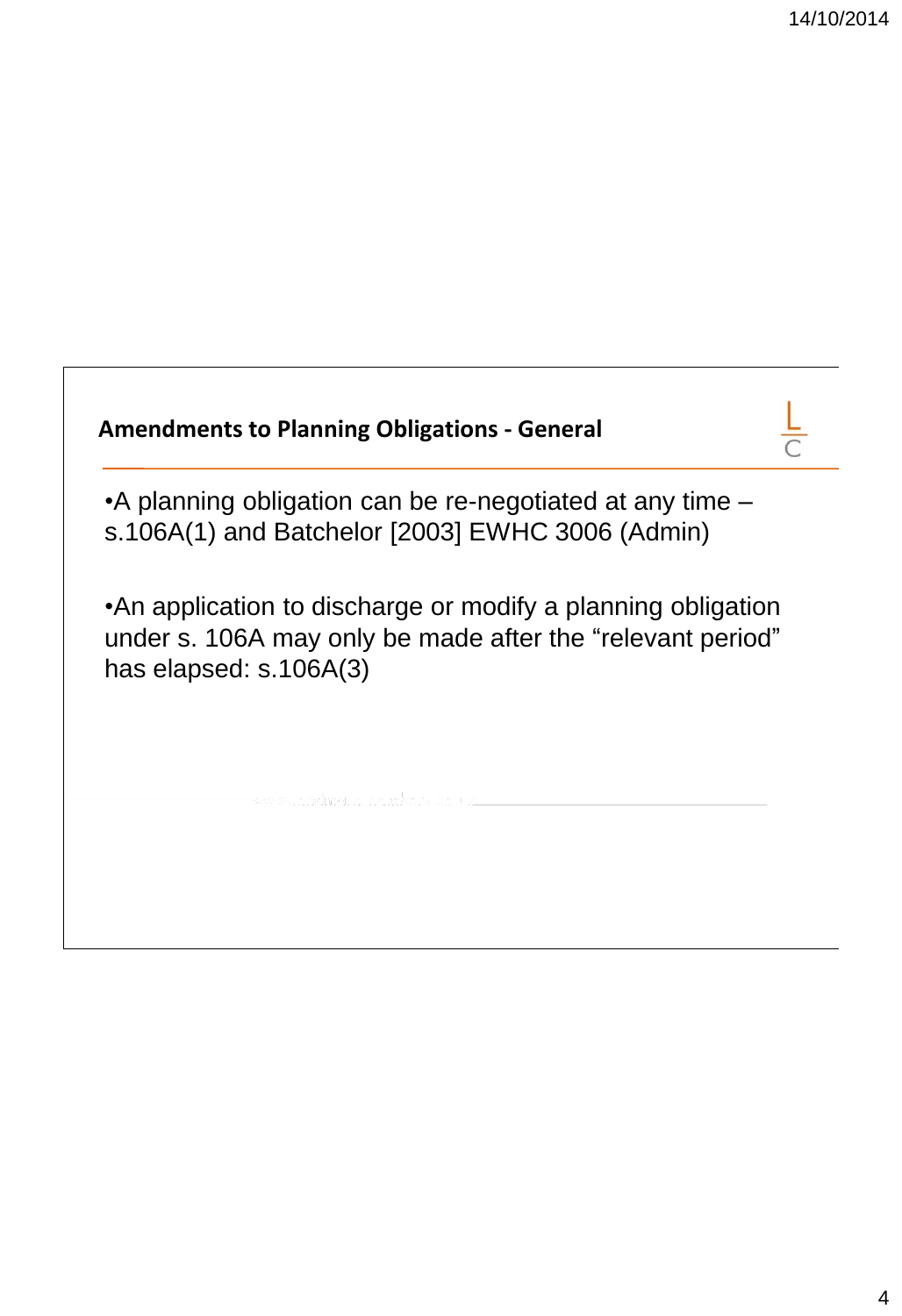| <b>Amendments to Planning Obligations - General</b>                                                                                                                       |  |
|---------------------------------------------------------------------------------------------------------------------------------------------------------------------------|--|
| •The "relevant period" is defined by s. 106A as either (i) such<br>period as may be prescribed by regulations or (ii), in the<br>absence of such regulations, five years. |  |
| •Since 28 Feb 2013, regulations have removed this limit (in<br>England) for obligations entered into on or before April 6,<br>2010.                                       |  |
|                                                                                                                                                                           |  |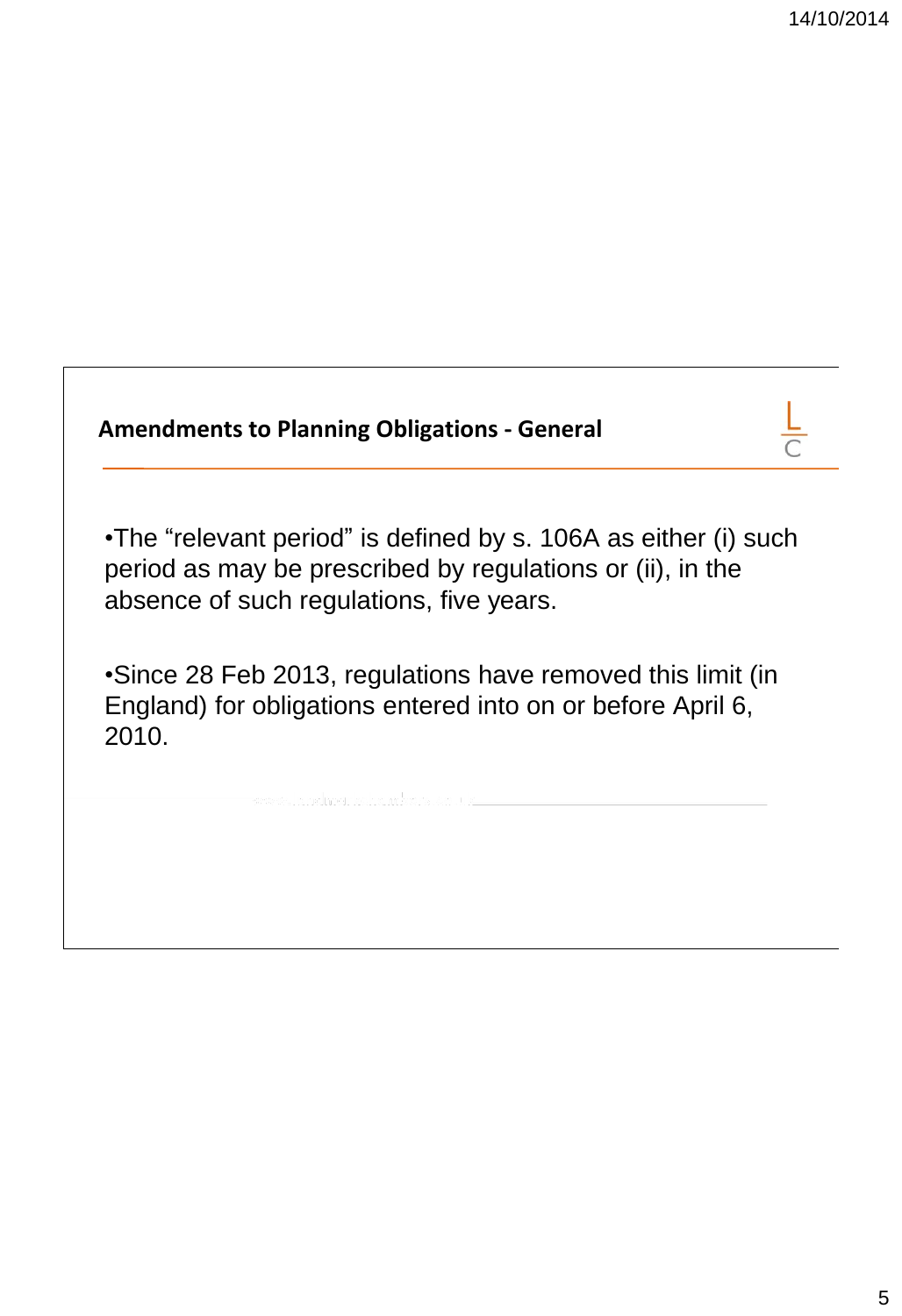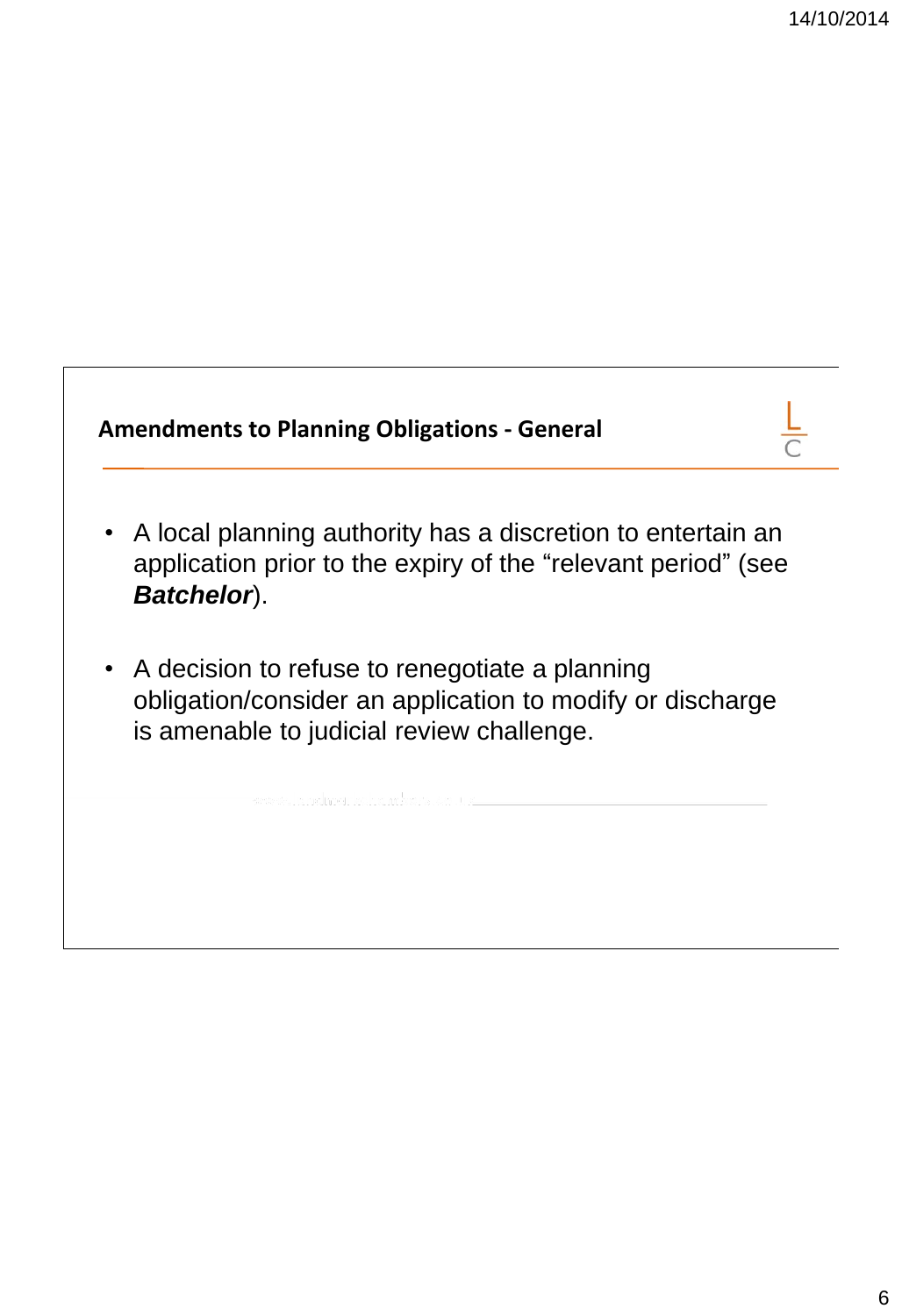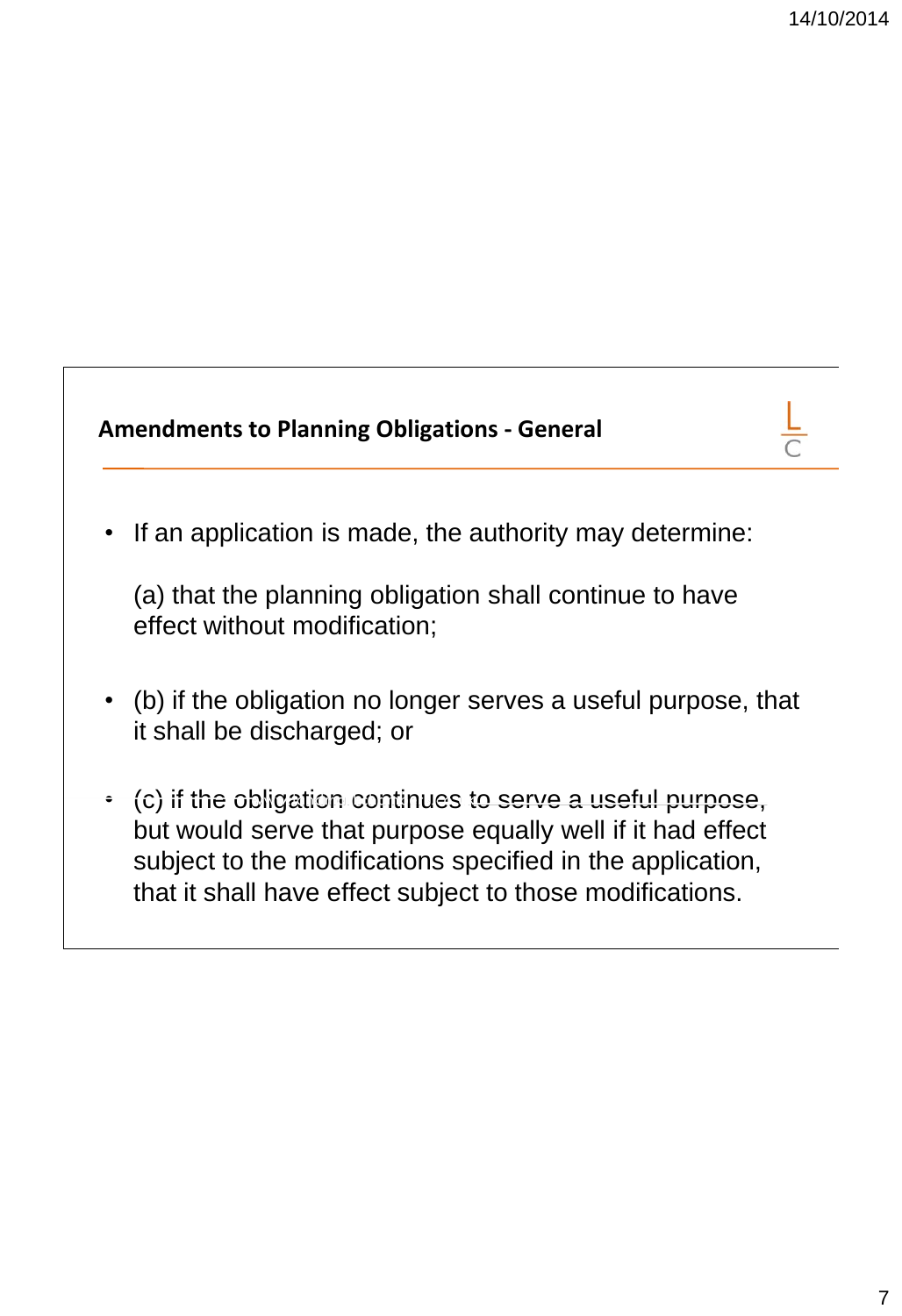| <b>Amendments to Planning Obligations - General</b>                                                                                                                                                         |  |
|-------------------------------------------------------------------------------------------------------------------------------------------------------------------------------------------------------------|--|
| •A decision to refuse an application under s. 106A(3) (i.e. a<br>decision that a planning obligation "shall continue to have<br>effect without modification") may be appealed to the<br>Secretary of State. |  |
| •Conversely, a decision to allow an application to discharge<br>or modify a planning obligation will be amenable to judicial<br>review.                                                                     |  |
| • An appeal also exists for non-determination after eight<br>weeks: reg. 6 of the 1992 Regulations.                                                                                                         |  |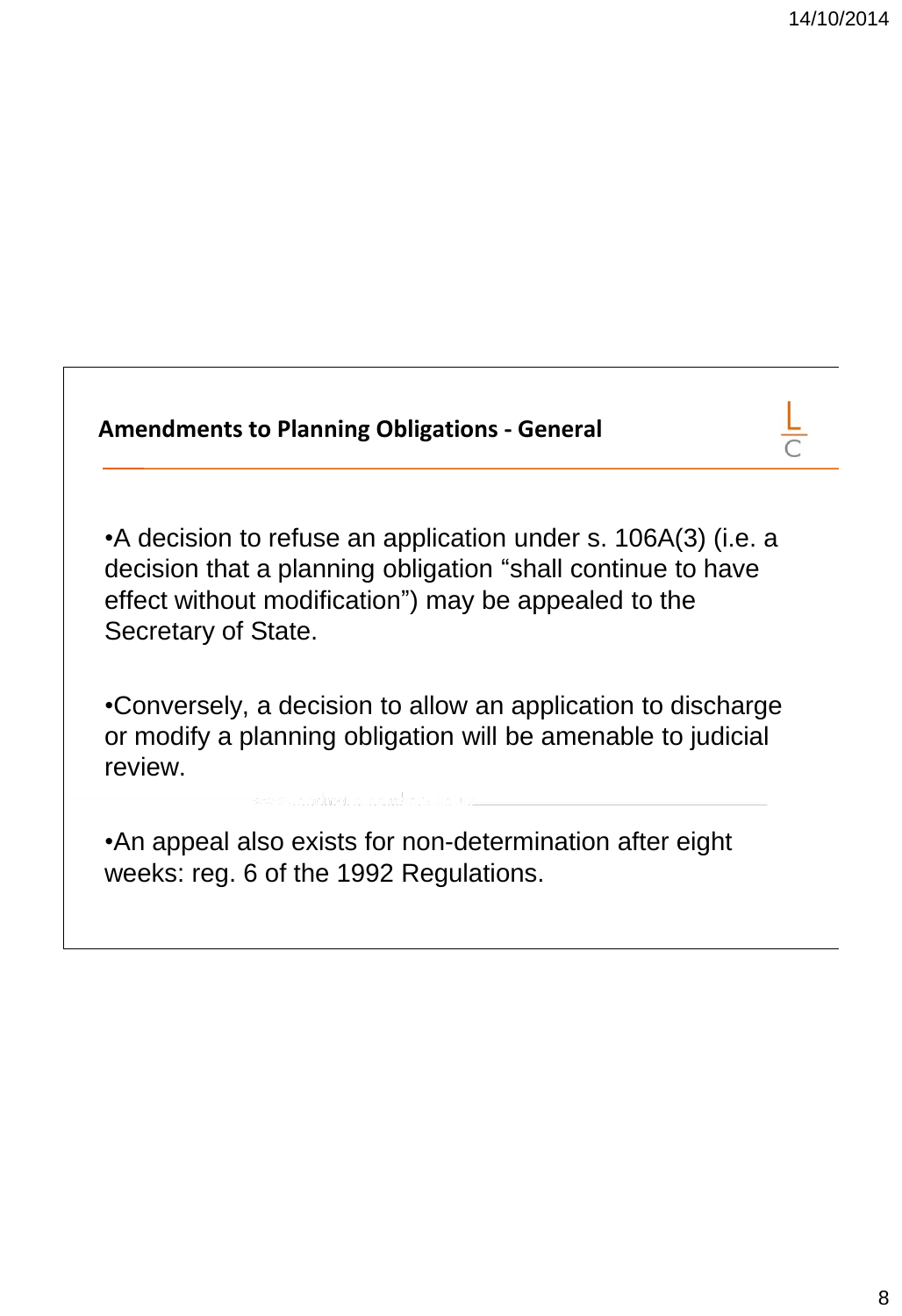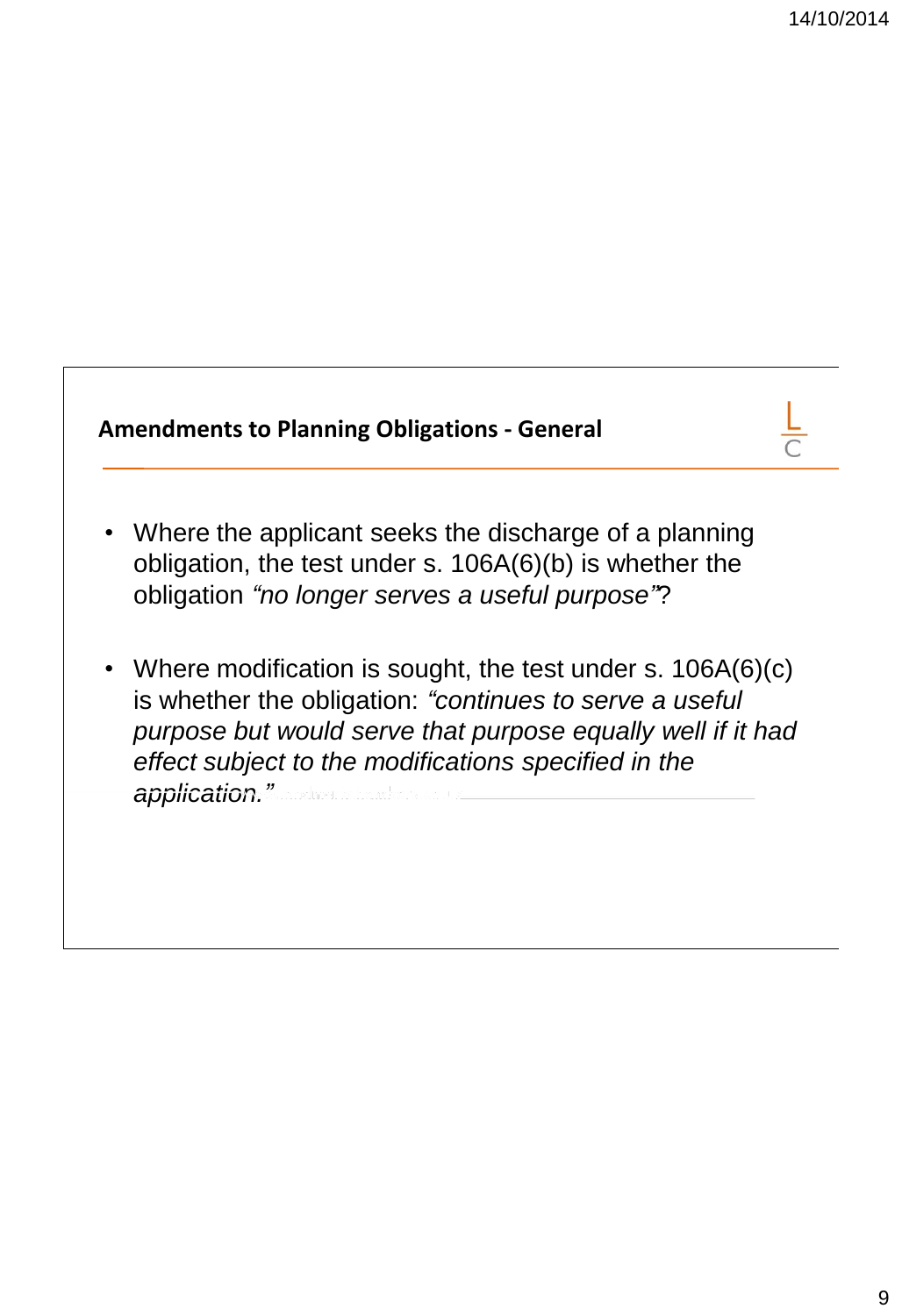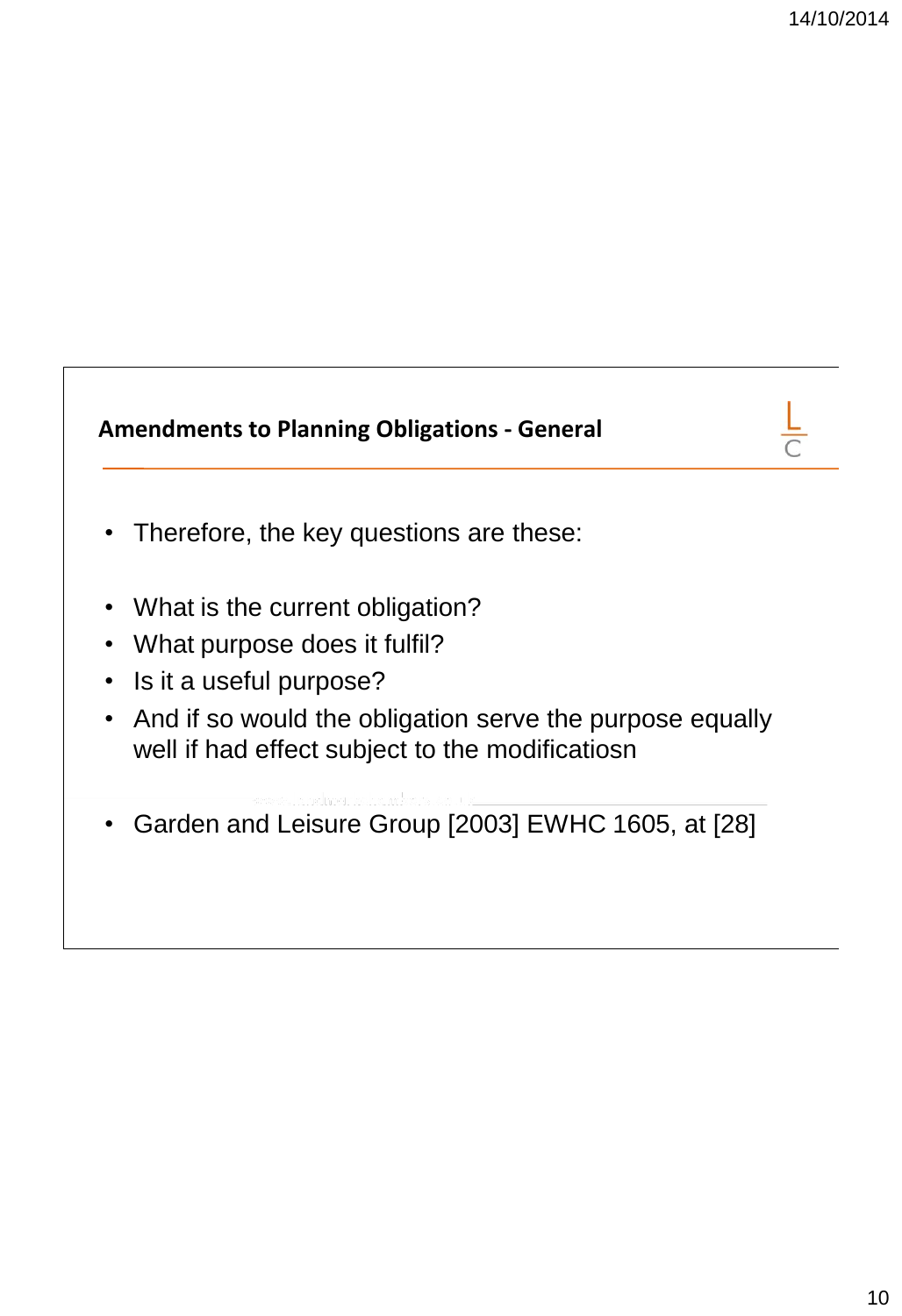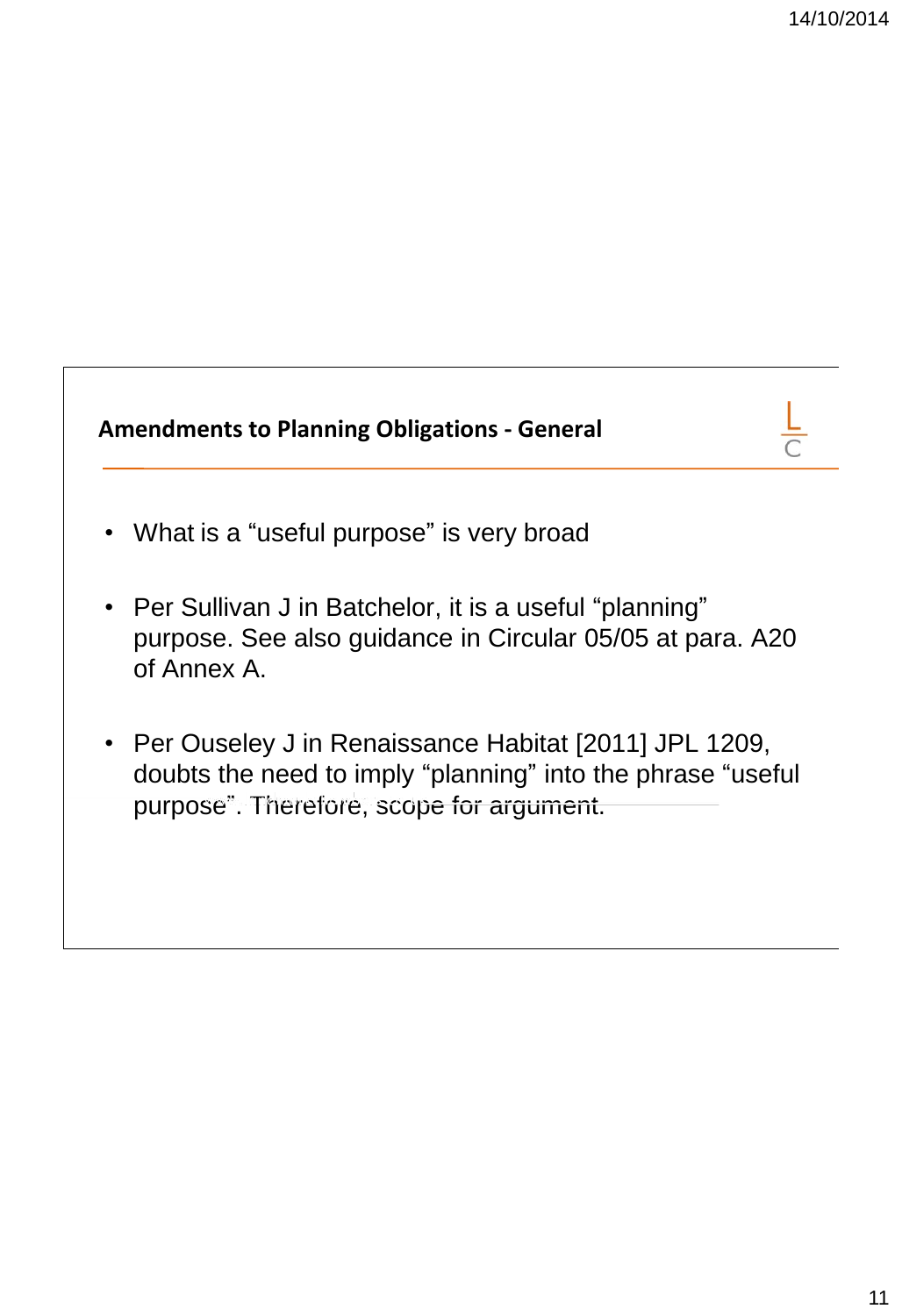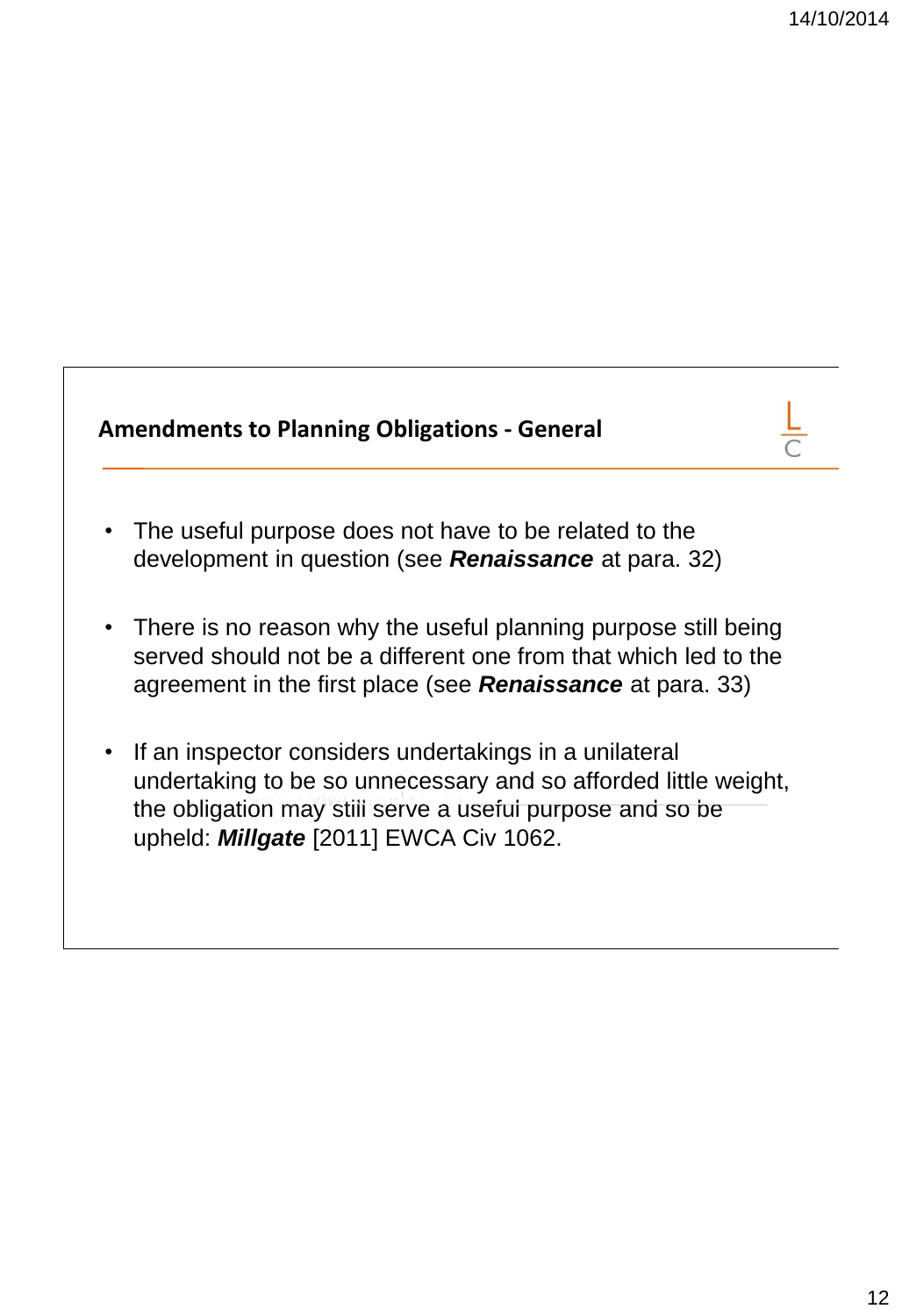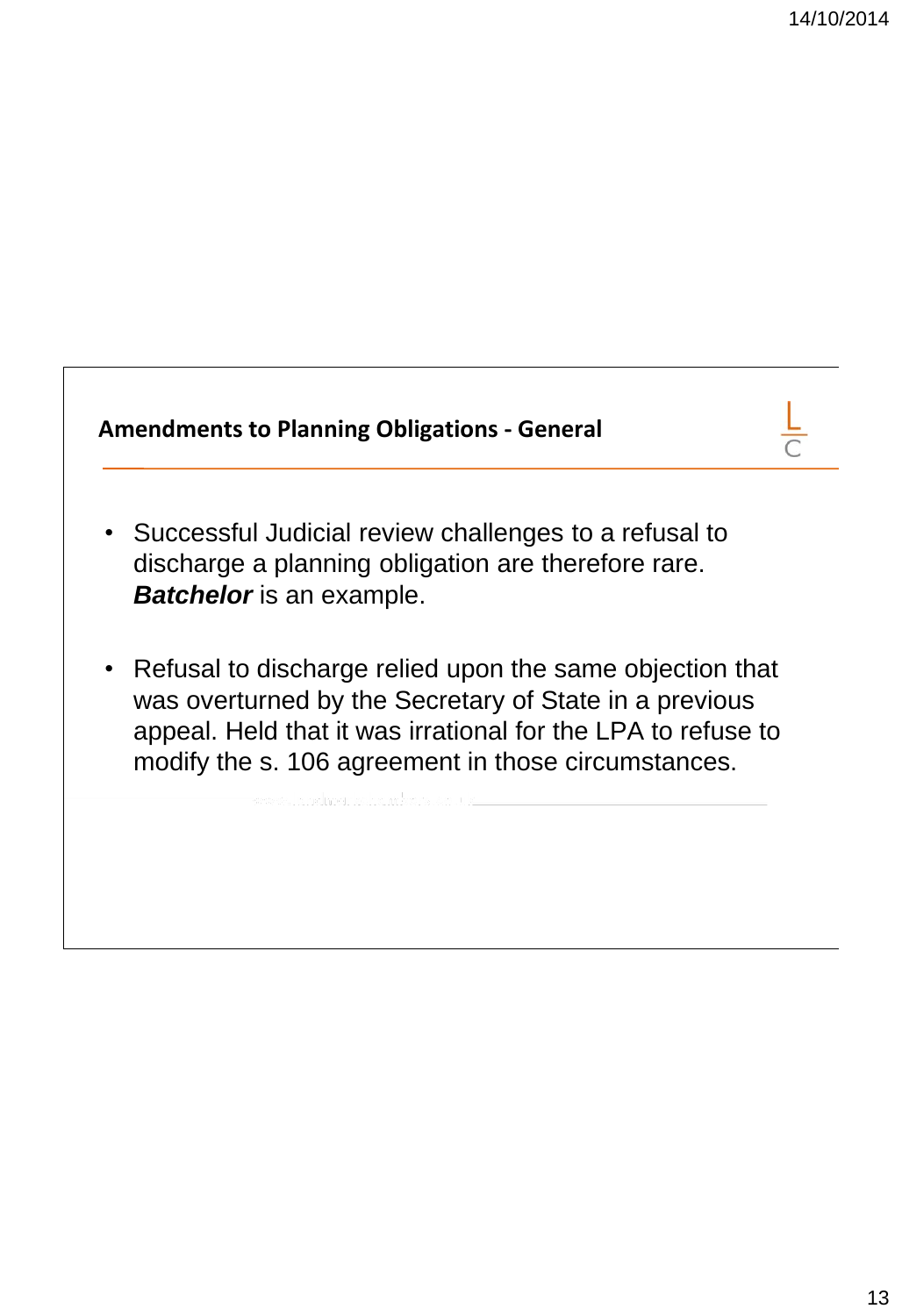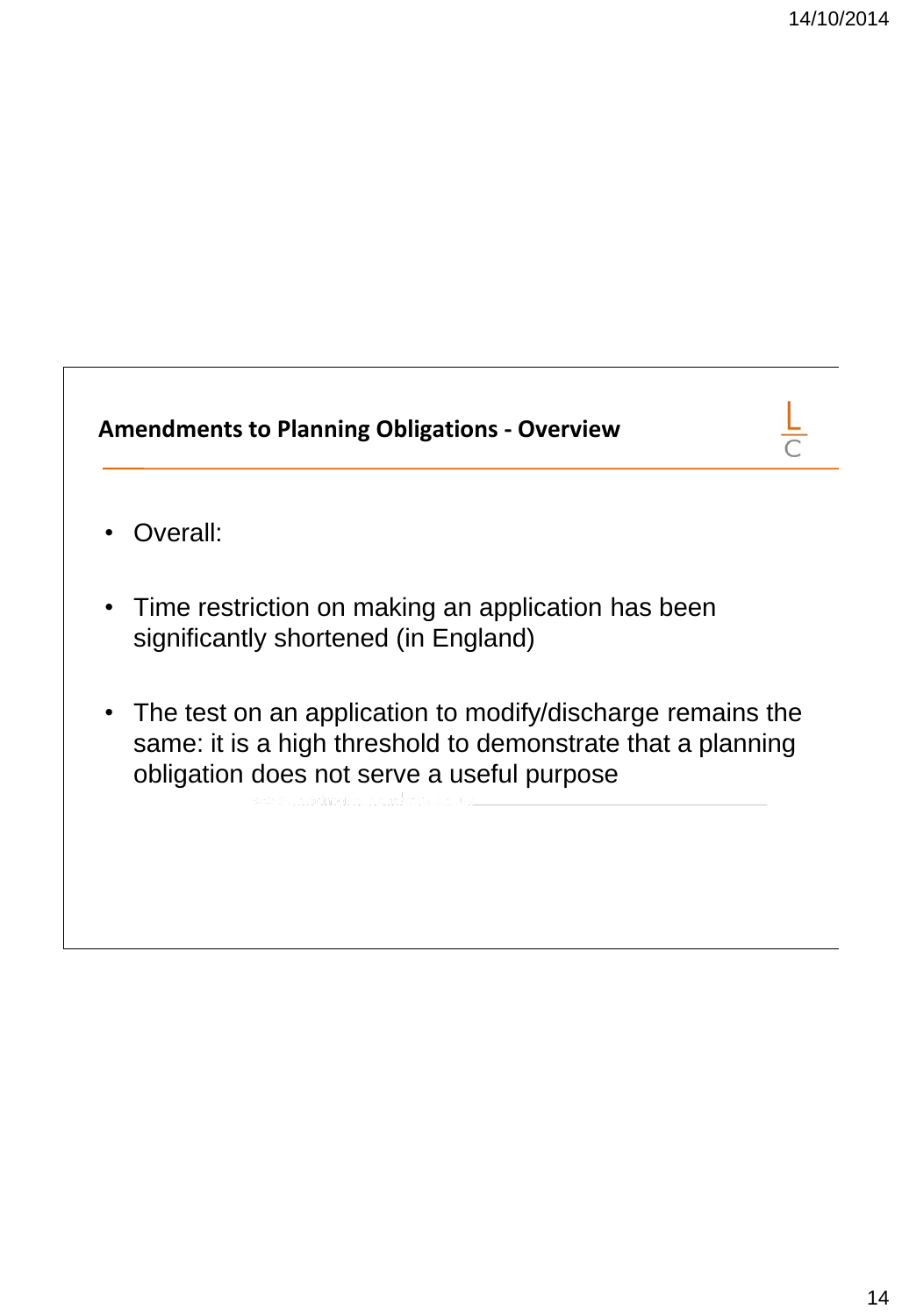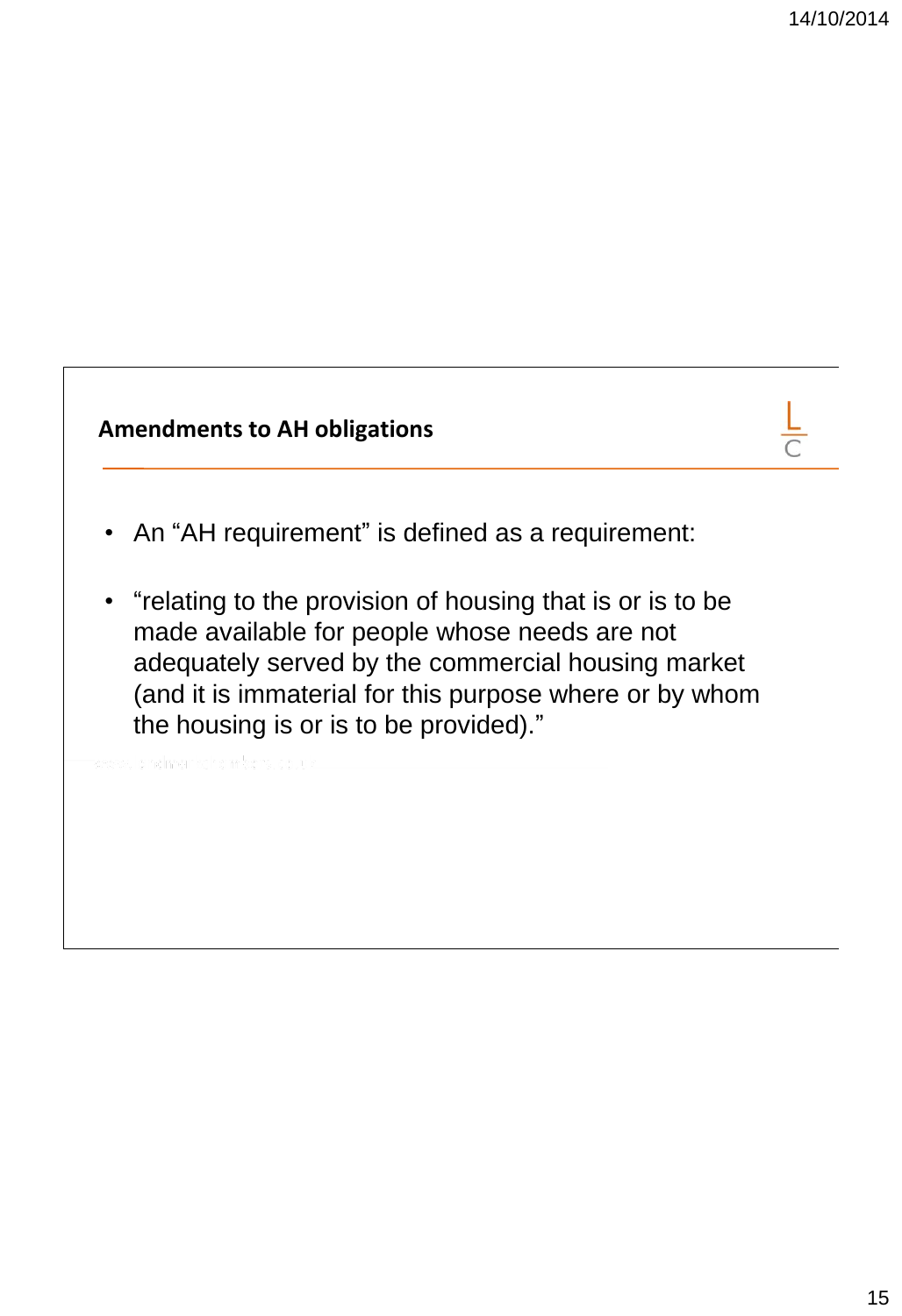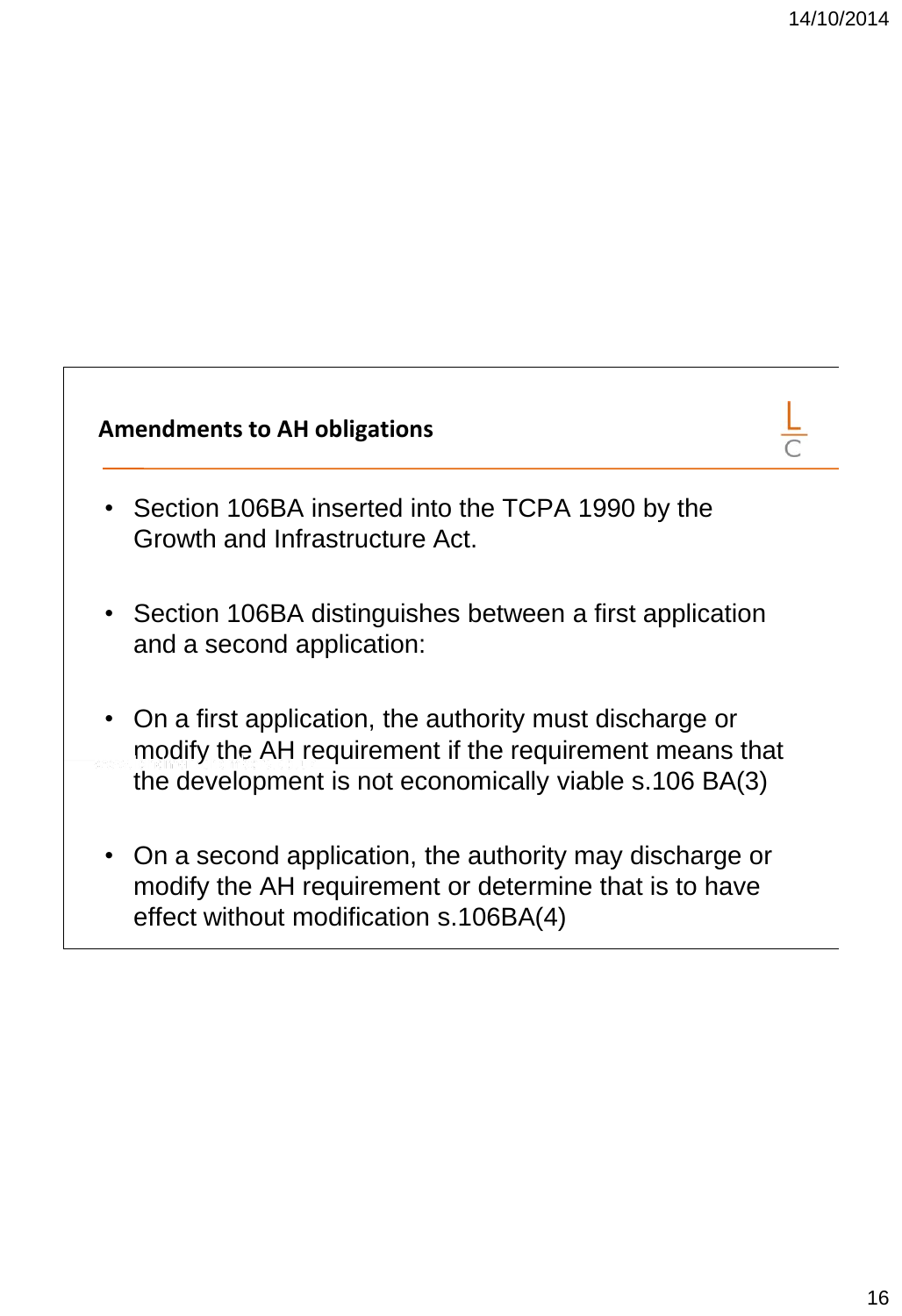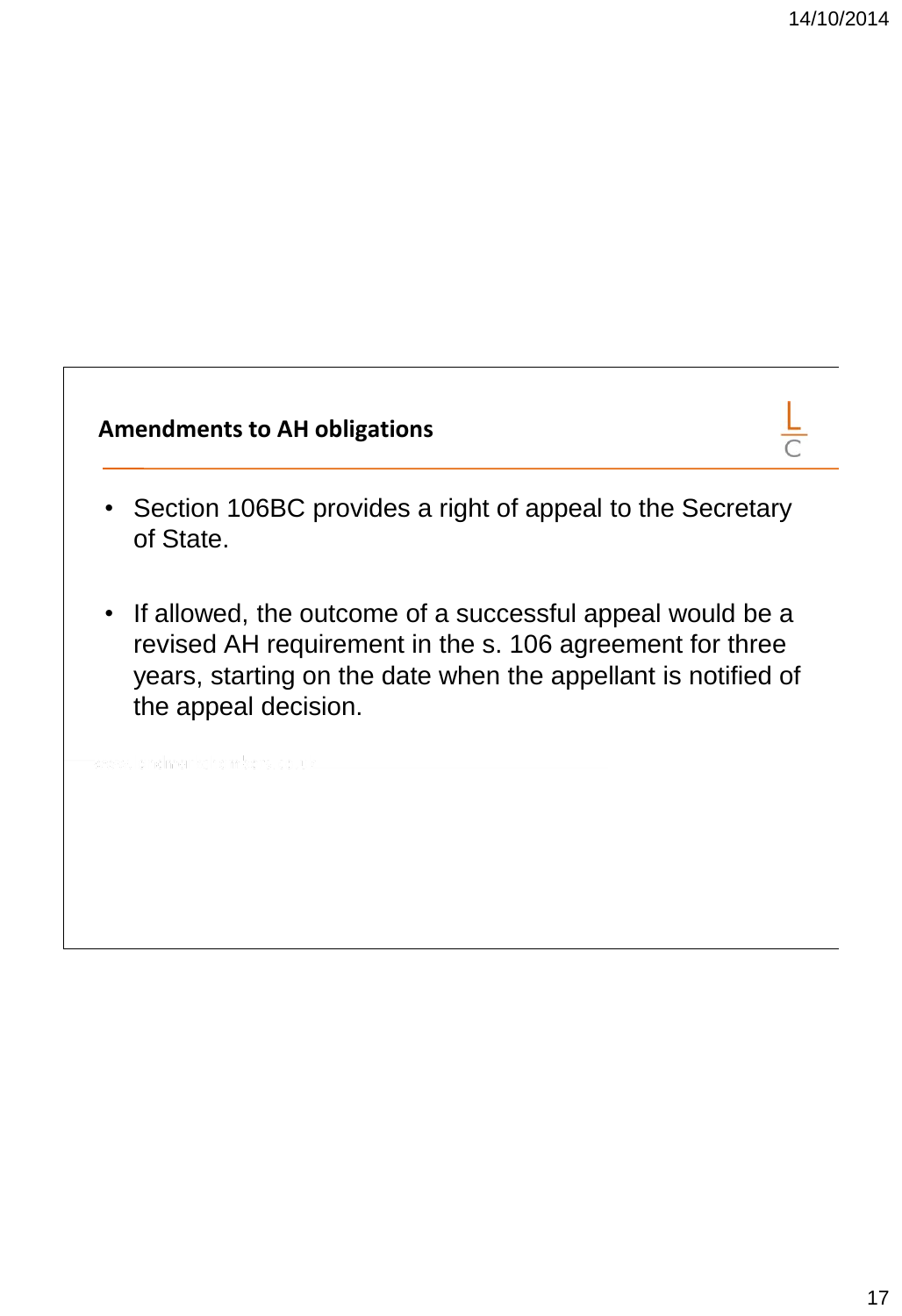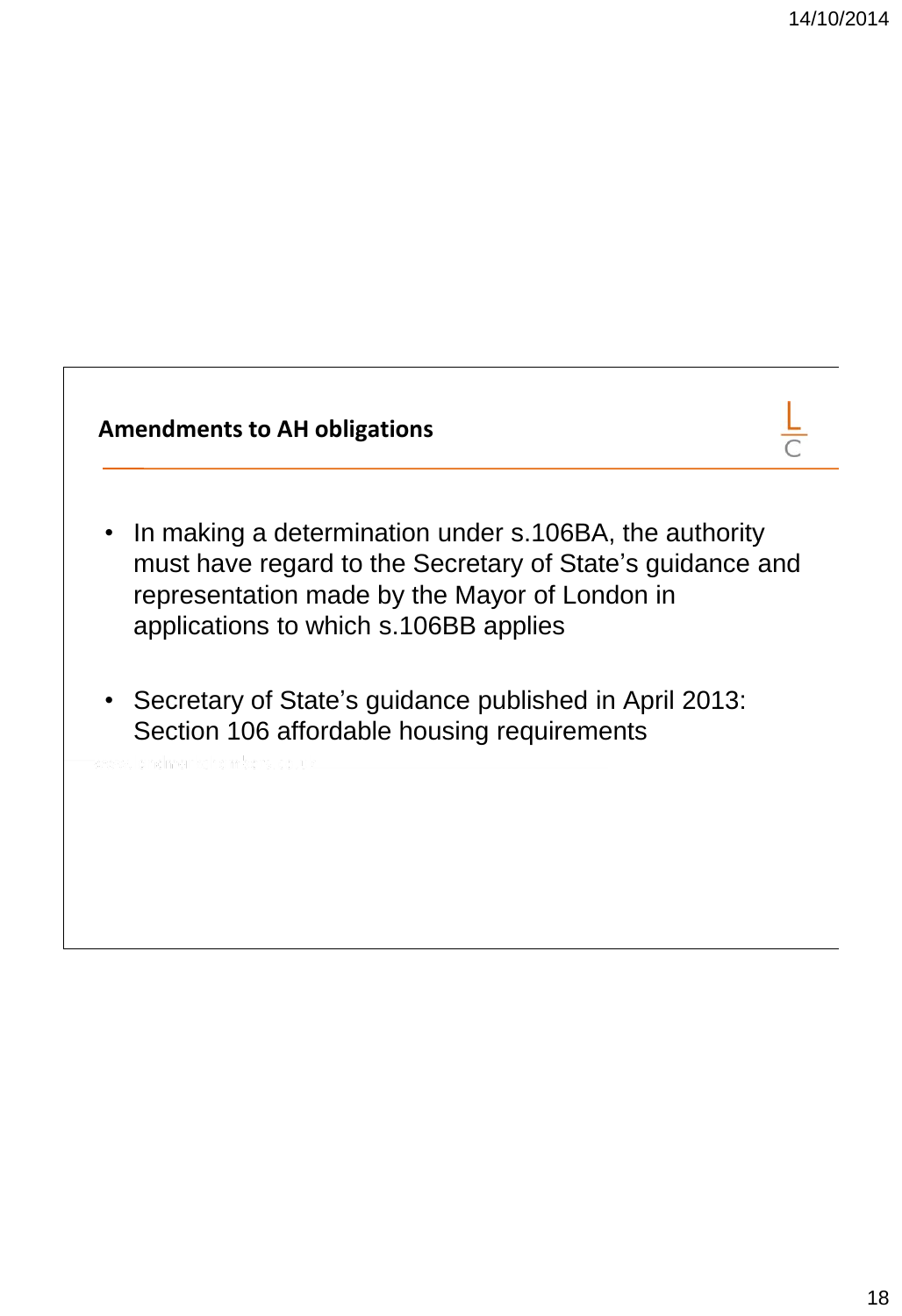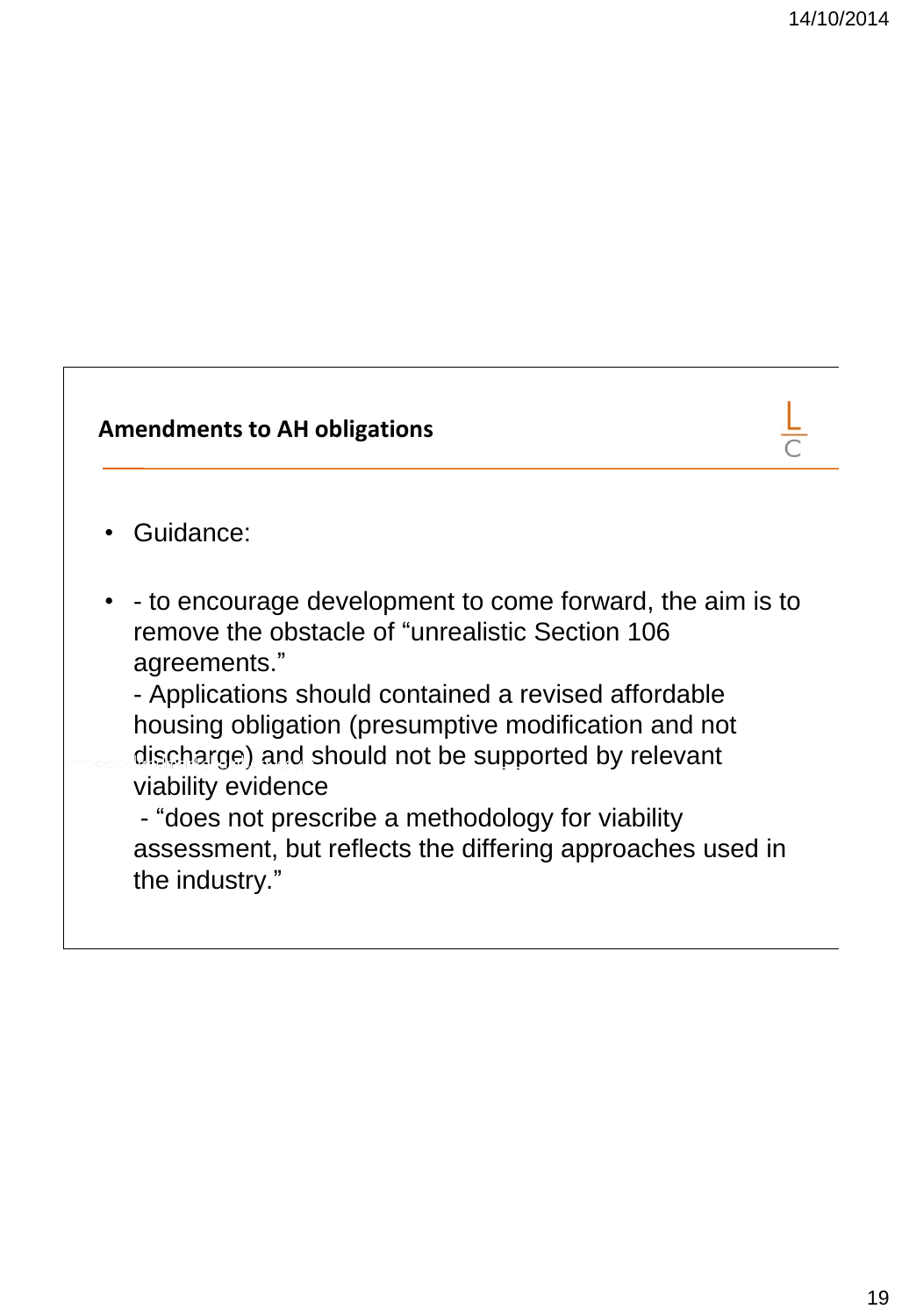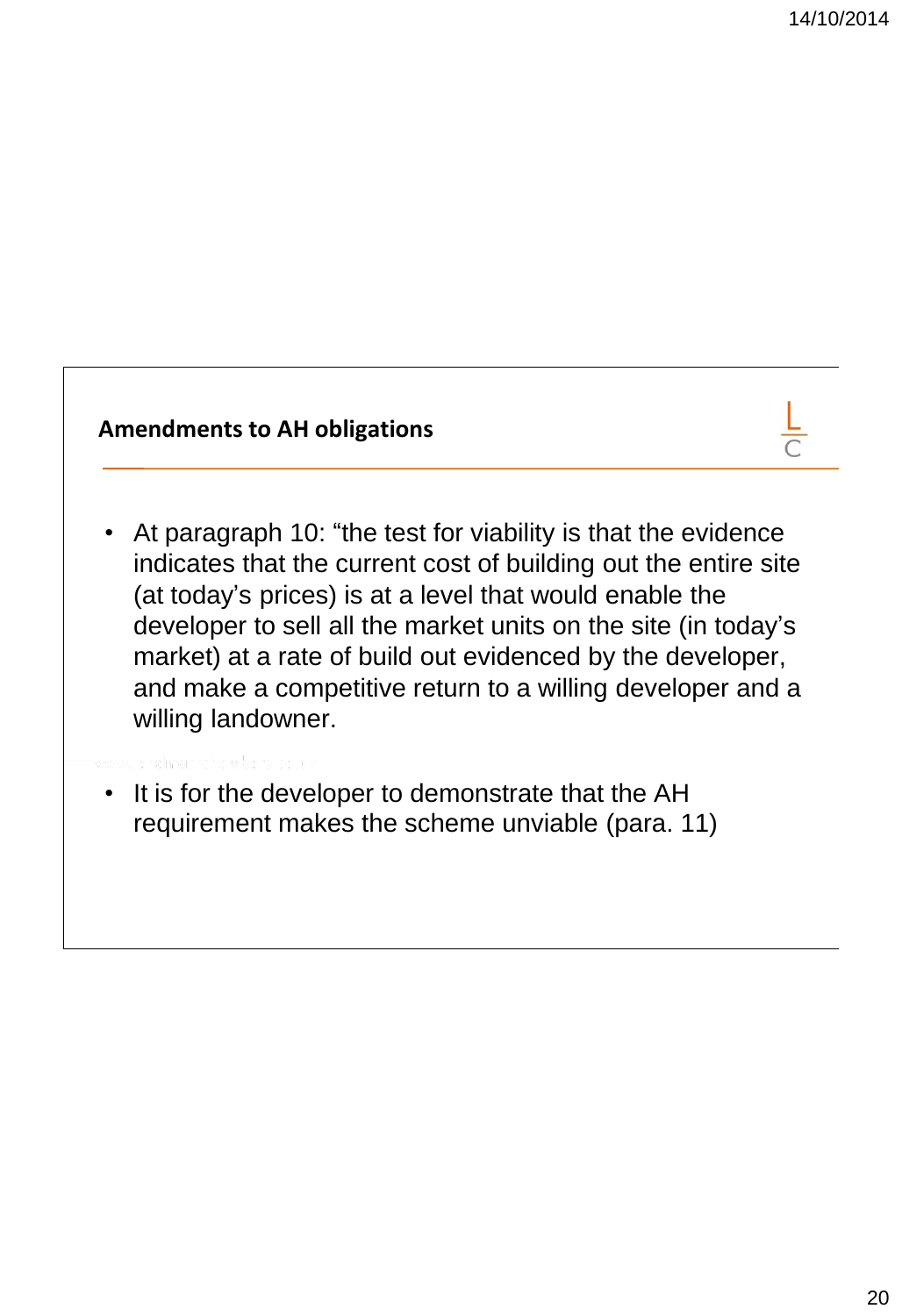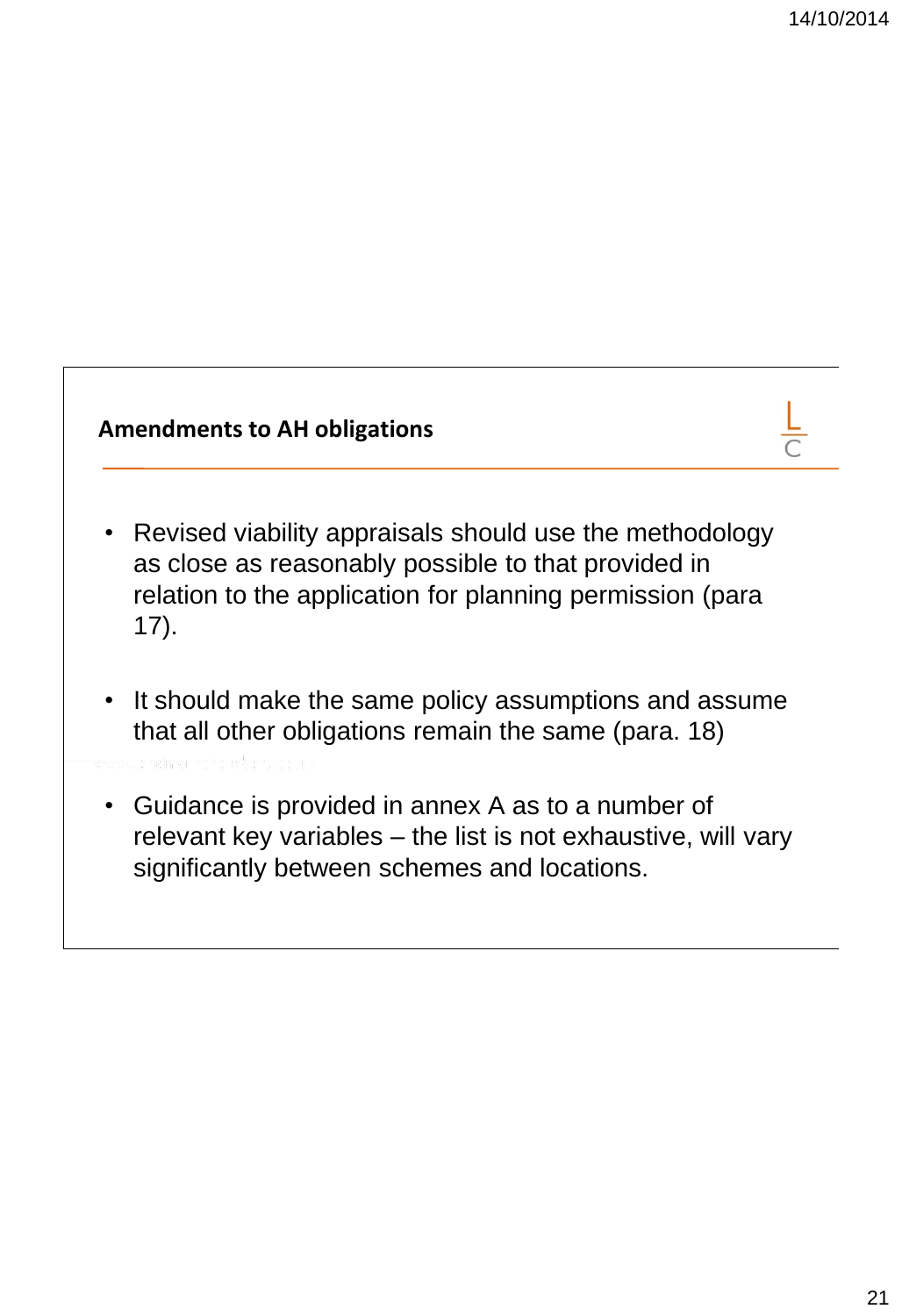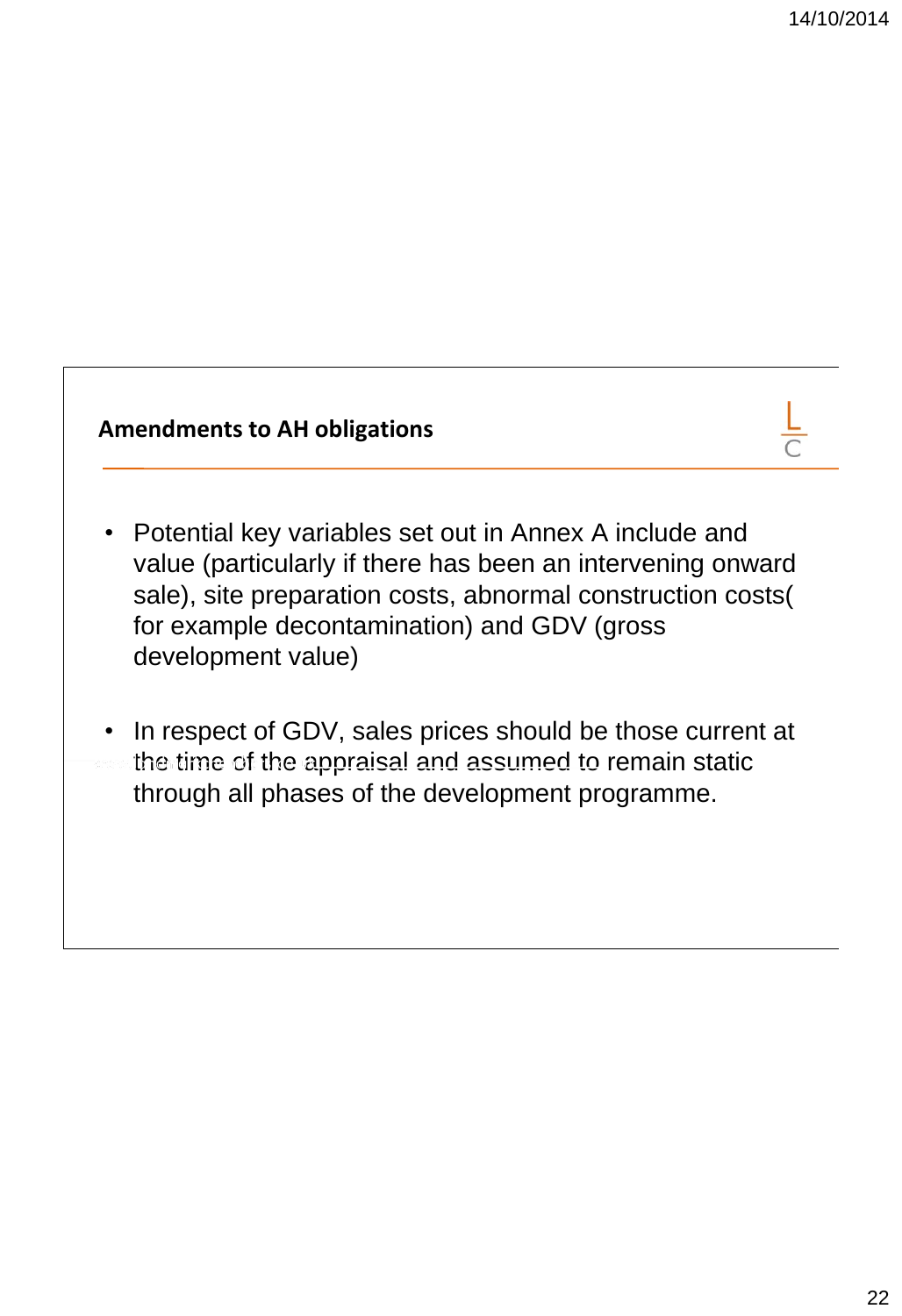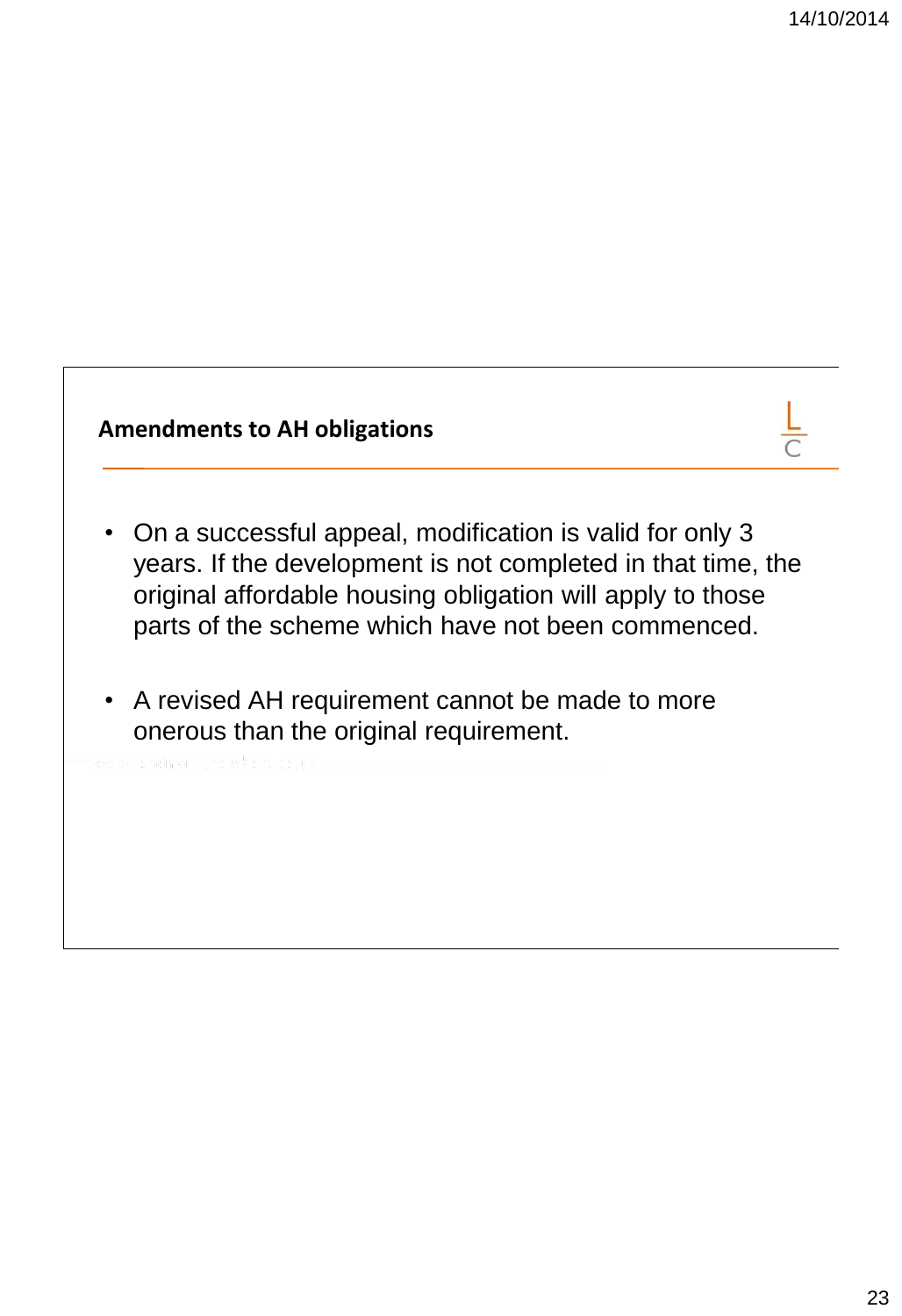## CIL - RECAP

- A mechanism for developer contributions.
- Purpose: to contribute towards the infrastructure needed to support the development of the area.
- Imposed as a charge per square metre of floorspace.
- Applies to planning permission granted for development that involves net increase in floorspace, subject to a number of exceptions.
- Not mandatory although n.b. changes post April 2015.

 $G_{R}-K_{R}-\frac{\left(G_{R}\times E\right)}{G}$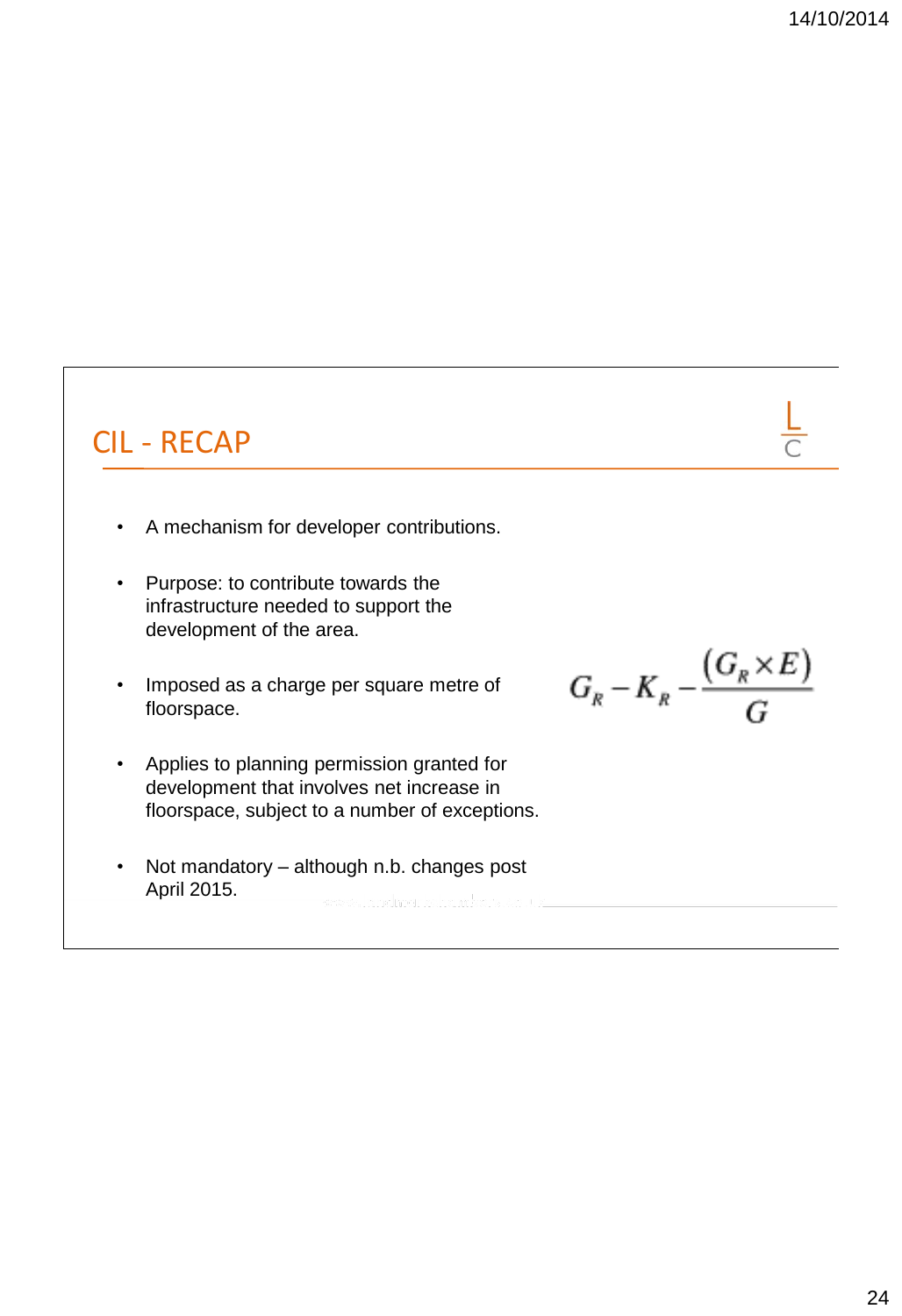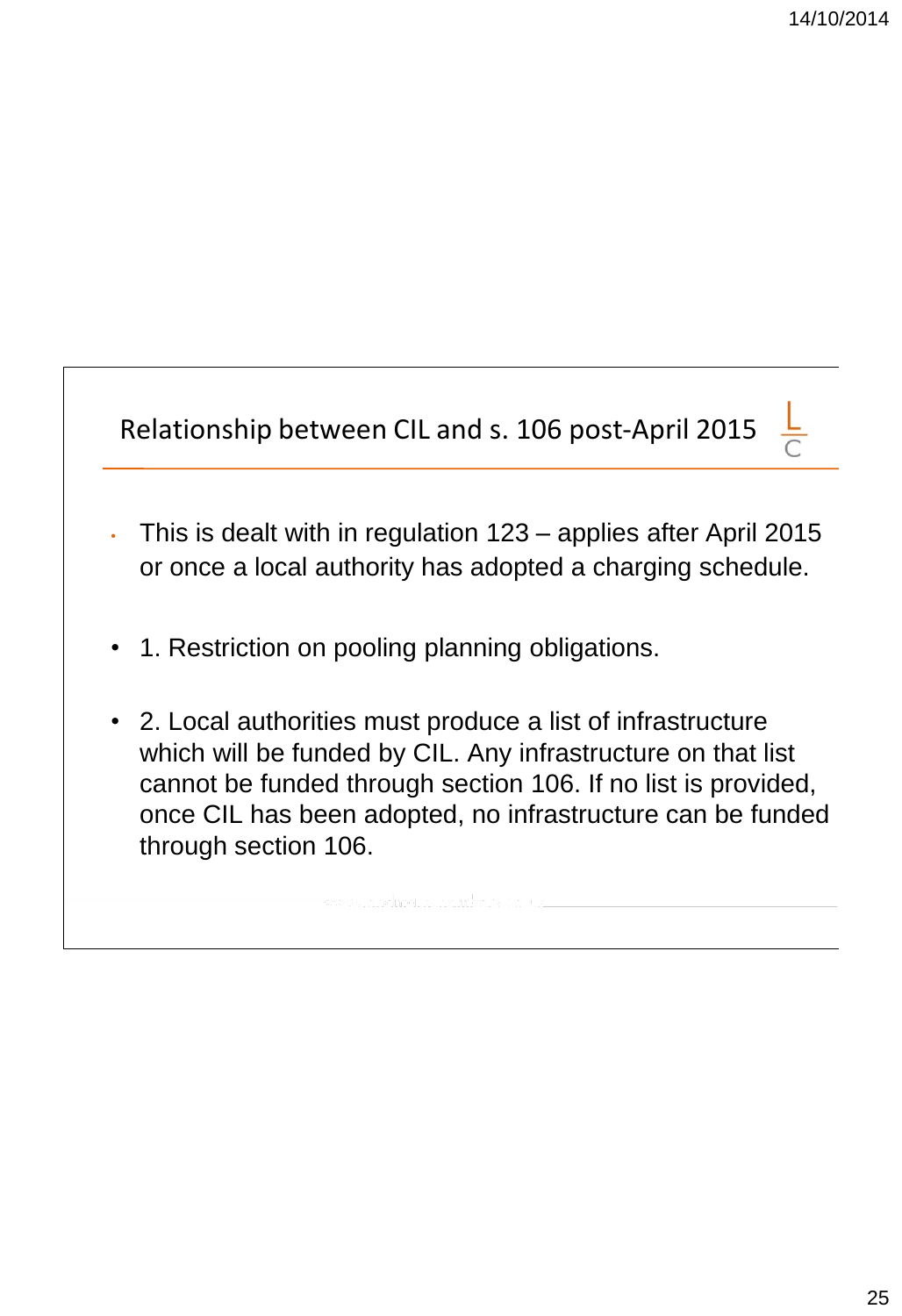$rac{\mathsf{L}}{\mathsf{C}}$ 

## **Pooling**

- A planning obligation cannot fund an infrastructure project, or type, if there are already five or more obligations funding this infrastructure or type.
- N.b:
	- Doesn't apply to affordable housing.
	- Applies when a planning obligation "entered into"
	- Obligations not agreements.
- Effect indiscriminate tariff schemes unlikely to be lawful.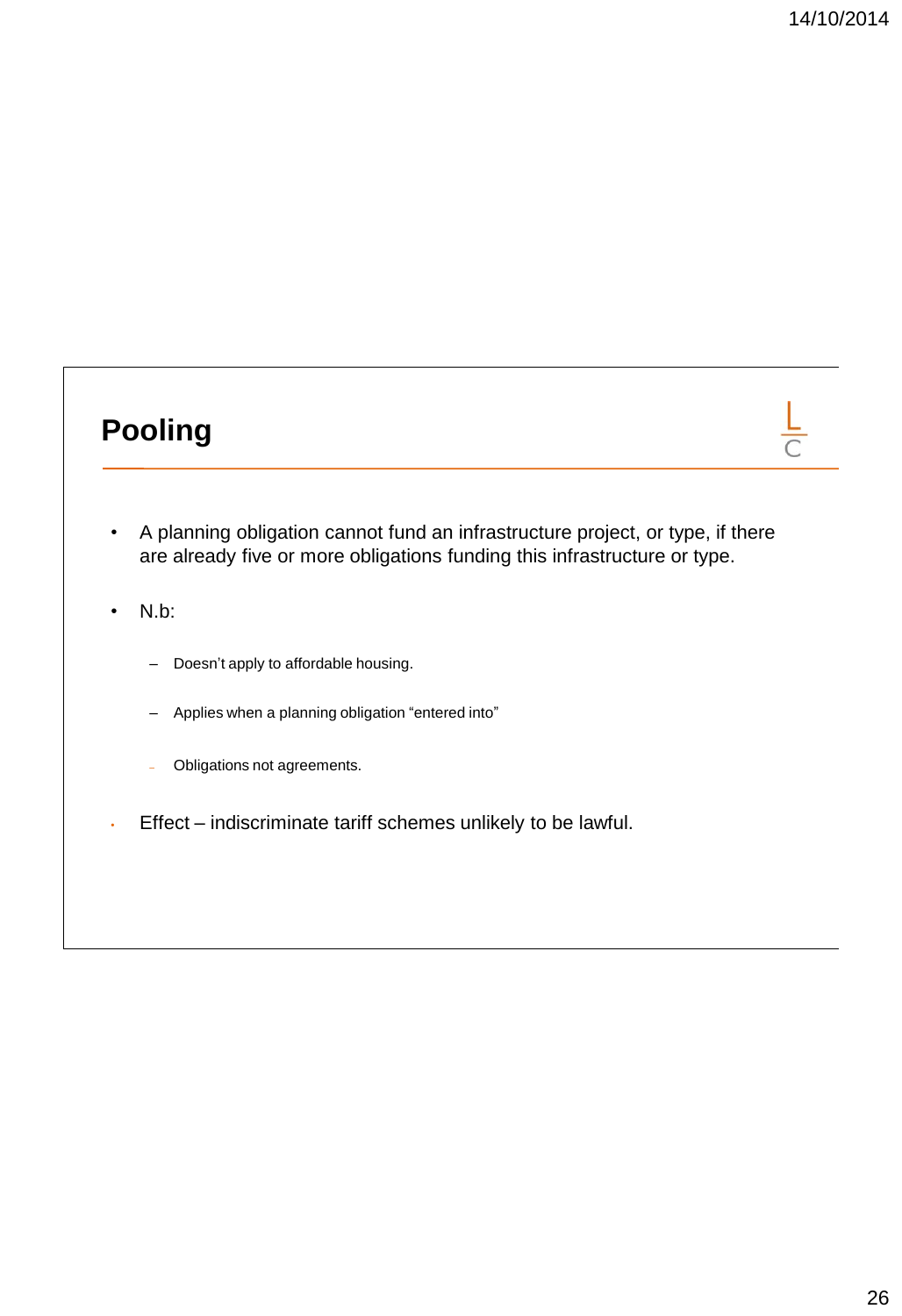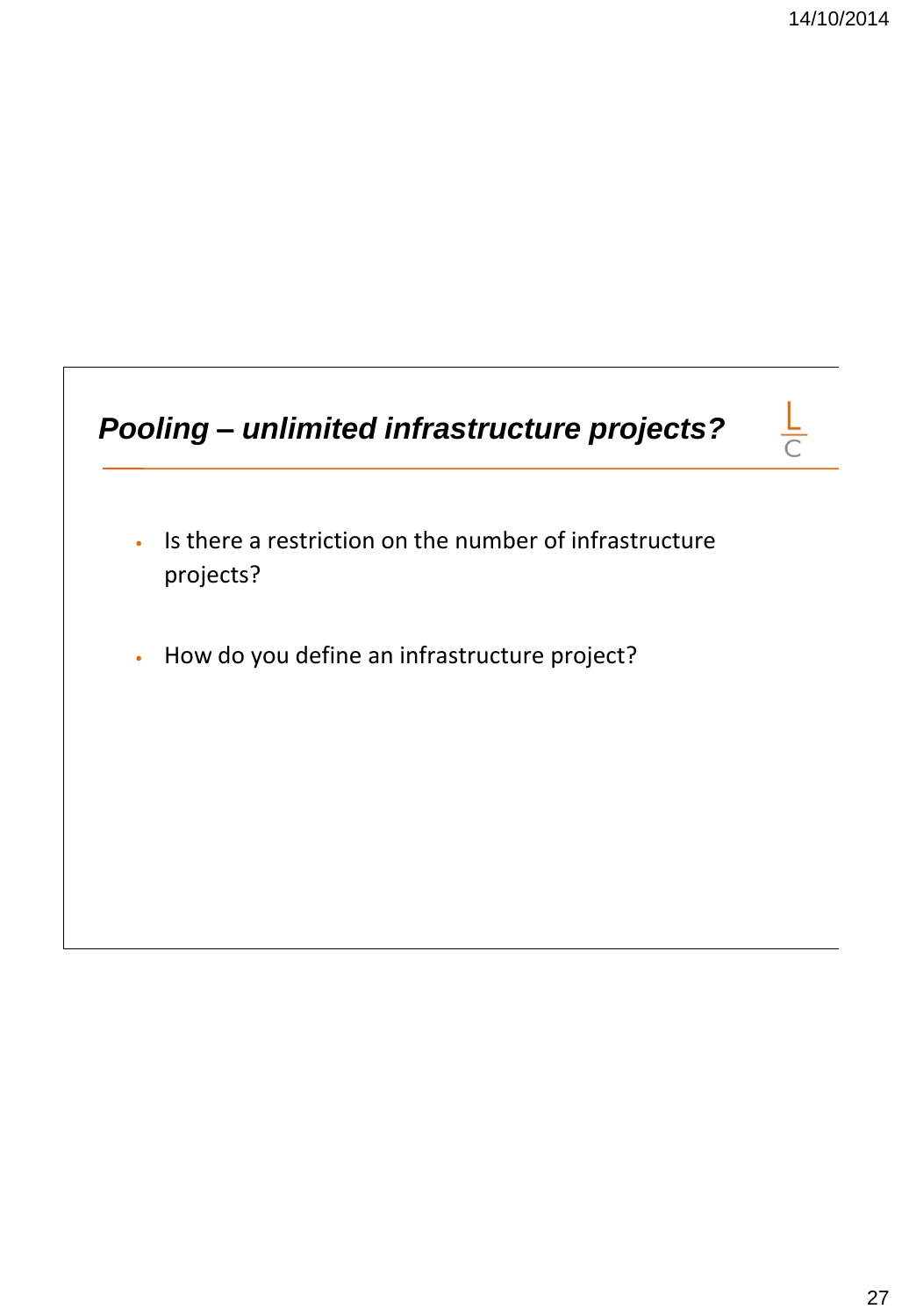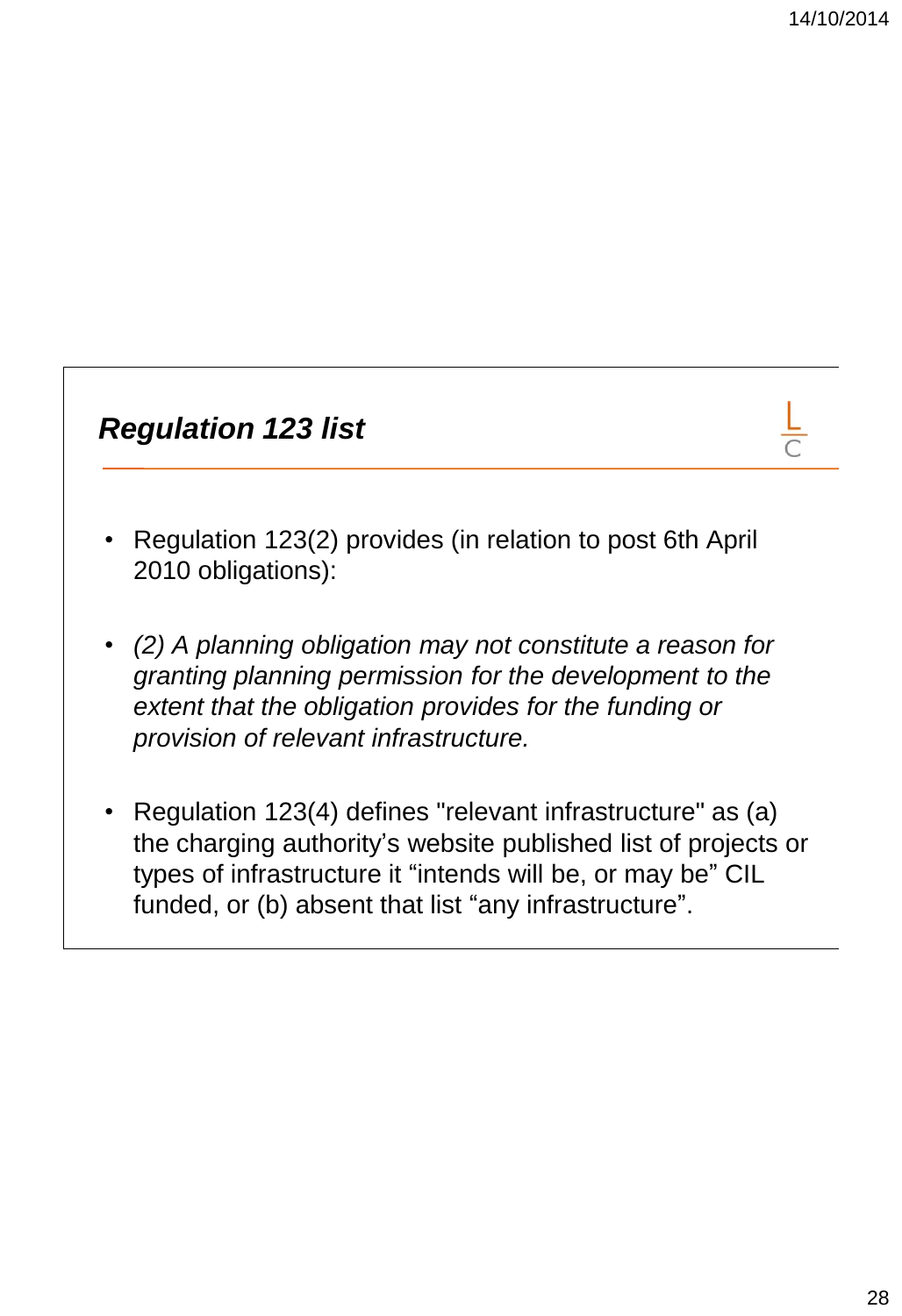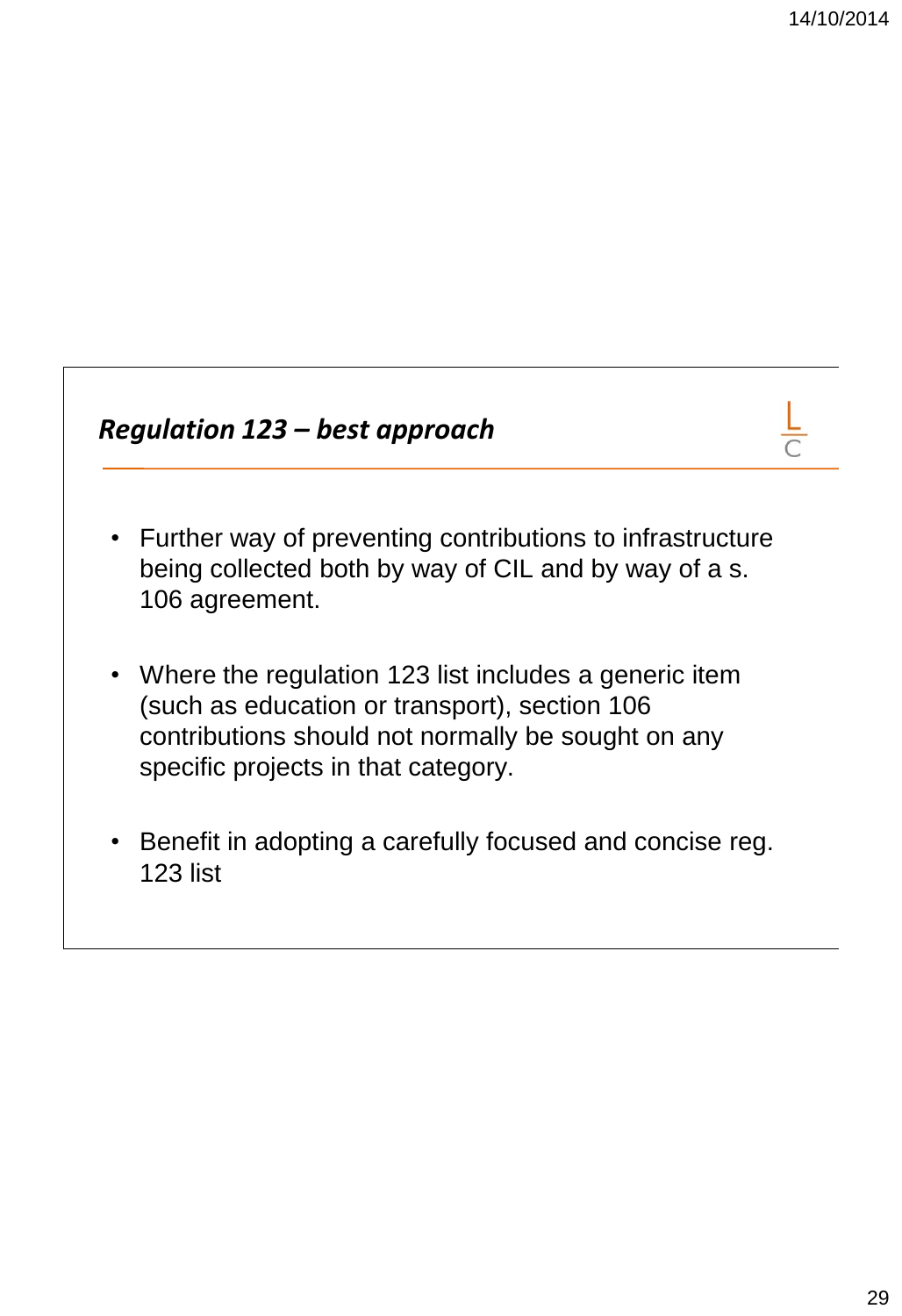